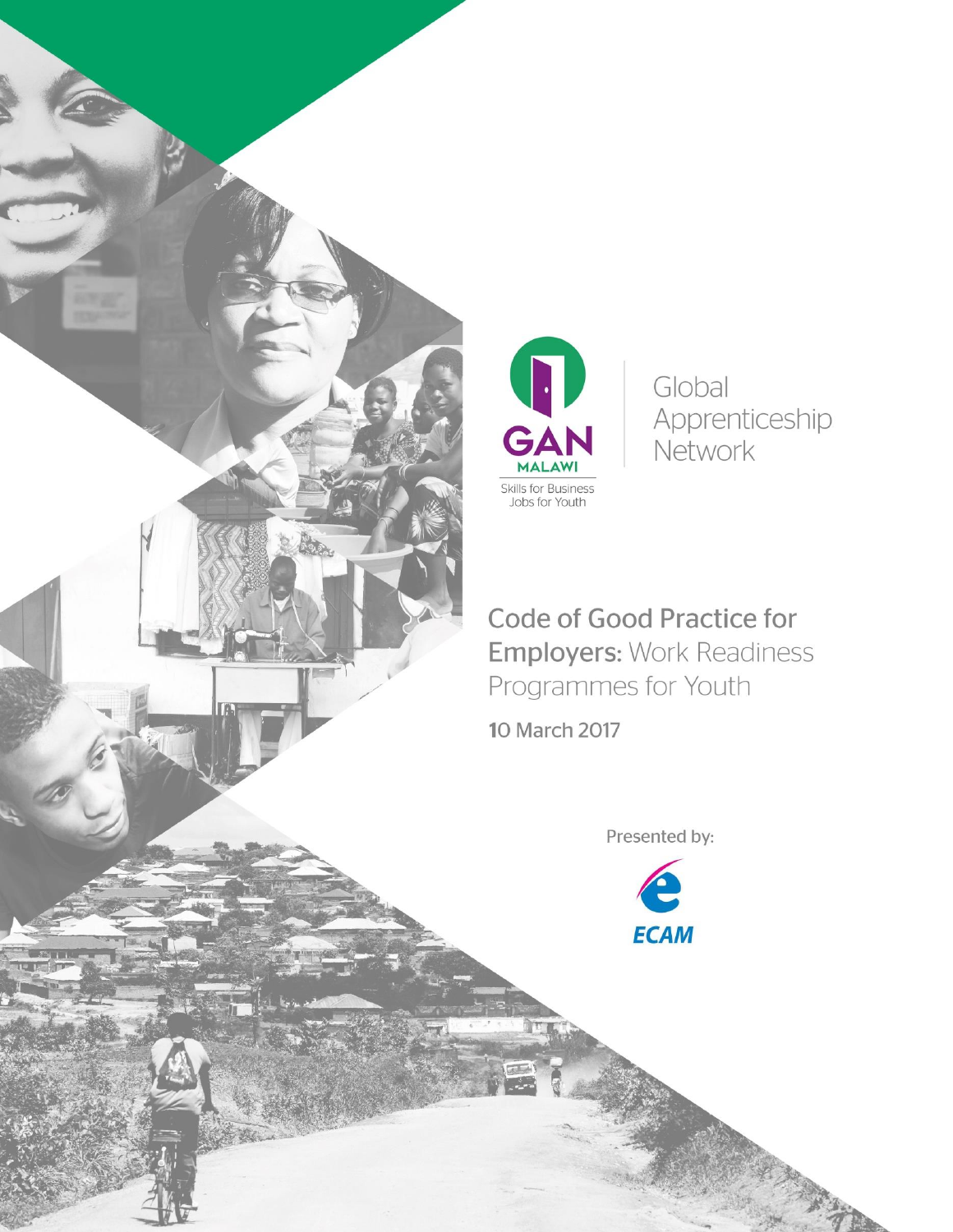## Table of Contents

| Preface                                                              |  |
|----------------------------------------------------------------------|--|
| Introduction                                                         |  |
| Section I. Employer Commitment to the GAN National Network in Malawi |  |
| Section II. Employer Commitment to Advocacy                          |  |
| Section III. Core Elements of Work Contracts                         |  |
| Section IV. Other Provisions for Work Readiness Programmes           |  |
| Annex 1: Model Contract for Work Readiness Programme                 |  |

### Acronyms

| ECAM          | Employers' Consultative Association of Malawi                             |
|---------------|---------------------------------------------------------------------------|
| GAN           | <b>Global Apprenticeship Network</b>                                      |
| <b>GNN</b>    | <b>GAN National Network</b>                                               |
| <b>MCCCI</b>  | Malawi Confederation of Chambers of Commerce and Industry                 |
| OSH           | Occupational Safety and Health                                            |
| TEVET         | Technical Entrepreneurial and Vocational Education and Training           |
| <b>TEVETA</b> | Technical Entrepreneurial and Vocational Education and Training Authority |
| <b>WRP</b>    | Work Readiness Program                                                    |

### <span id="page-1-0"></span>Preface

This Code of Good Practice for Employers was developed through a partnership between the Employers' Consultative Association of Malawi (ECAM) and the Global Apprenticeship Network (GAN) and was drafted by an independent consultant. Input was collected from Employers, Government, Trade Unions and UNESCO during a collaborative workshop held in March 2017. This Code forms part of the core guidance for Employers from the GAN National Network (GNN) in Malawi.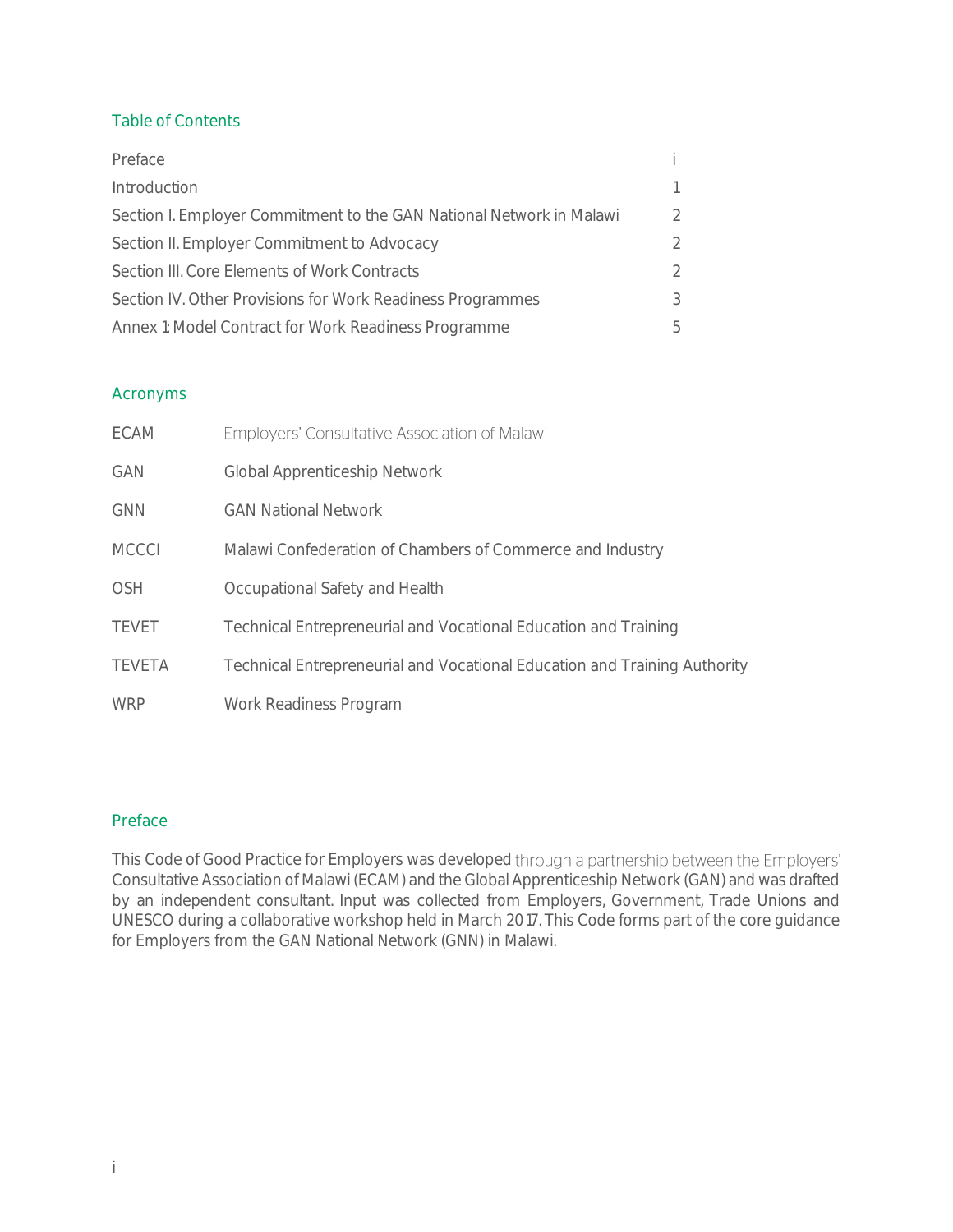### <span id="page-2-0"></span>**Introduction**

This Code of Good Practice is written for Employers who are interested in establishing a work readiness programme (WRP) in their company - which may include either an apprenticeship or internship - or who would like to improve the opportunities they offer to young people. It is designed to function as a guide to help Employers meet the following needs and opportunities in Malawi:

- Youth, particularly young women, are disproportionately affected by unemployment in Malawi and subject to economic shocks.
- Despite high levels of unemployment, Employers experience difficulty finding candidates with the relevant qualifications. Many industries in Malawi report a mismatch between theoretical training provided at technical schools and the skills needed in their sector.
- Various studies have identified a shortage of skilled workers as one of the key constraints to local and foreign investment in Malawi.
- Despite the high level of willingness among companies and the growing demand for work readiness training, the supply of available opportunities is not meeting the demand due to capacity issues.
- The large majority of those willing to undertake vocational employment find themselves working in informal sectors due to various financial and non-financial barriers.
- The regulatory environment provides little detail on the implementation of labour standards to ensure that decent work conditions for Apprentices/Interns, particularly in the informal economy, are applied.
- There is a lack of standardization regarding the guidelines, conditions and certification of work readiness programmes offered to youth in Malawi.

In order to meet the growing demand for work readiness programmes in Malawi and respond to the need for greater clarity, structure and consistency in the provision of opportunities for youth, we, as Employers, have agreed to the principles and practices laid out in this document with regard to the provision of work readiness programs for young workers.

This is not intended to be a binding document, but to facilitate the effective implementation of Malawi's legal and policy framework. As such, the Code is designed to protect youths' right to gainful employment opportunities in any sector either upon completion of formal or non-formal education and/or when entering legal working age in the country. It recognizes the role of adults toward youth set forth in the National Youth Policy and promotes the associated principles accordingly.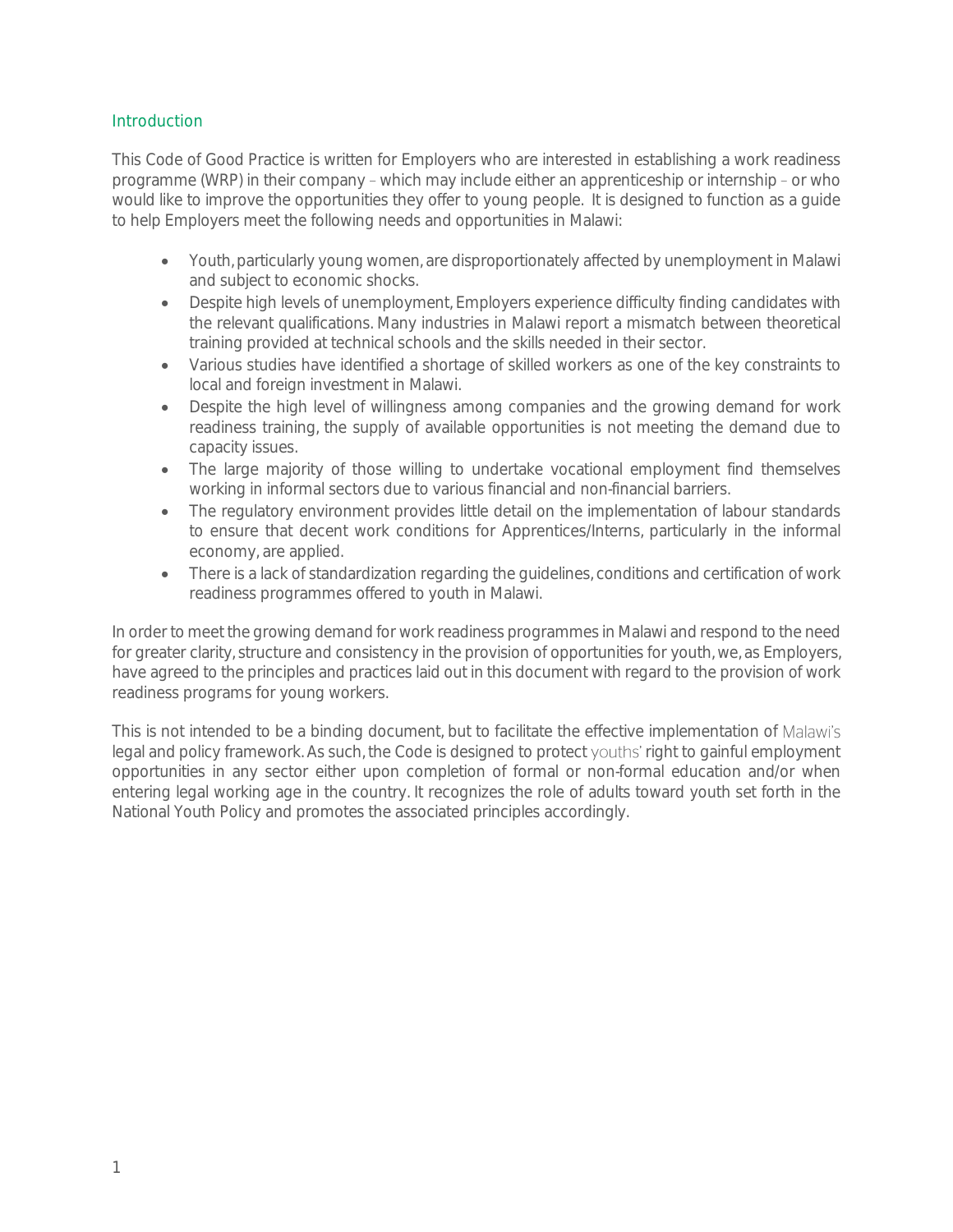## <span id="page-3-0"></span>Section I. Employer Commitment to the GAN National Network in Malawi

The Global Apprenticeship Network (GAN) is a coalition of committed companies, international organizations, businesses and Employers' federations who promote and create work readiness programmes (WRP) for youth and foster skills development for businesses. As Members of the GAN National Network (GNN) in Malawi, we adhere to the following GNN Principles:

- Strengthen the commitment and visibility of companies' and organizations' engagement in apprenticeships and internships as part of a sound human capital development strategy.
- Share the best practices in the areas of apprenticeships, internships, mentoring and on-the-job training.
- Encourage a network of committed companies and organizations, at the global and local levels, to support effective knowledge sharing action programmes and partnerships and to scale up international cooperation to this effect.

### <span id="page-3-1"></span>Section II. Employer Commitment to Advocacy

As part of the GNN in Malawi, we acknowledge that a supportive enabling environment for work readiness programmes allows Employers to provide more opportunities for youth and to maximize the quality and effectiveness of their offerings.

The GNN in Malawi has prioritized the following area for advocacy:

- 1. Increased budgetary support from the Government for Technical Entrepreneurial and Vocational Education and Training (TEVET);
- 2. The skills and apprenticeship training component of the TEVET Authority (TEVETA) Fund to be co-managed with the social partners;
- 3. Employer utilization of the TEVETA Fund;
- 4. Increased private sector involvement, through ECAM and Malawi Confederation of Chambers of Commerce and Industry (MCCCI), in the development and review of the National Human Resources Development Plan, particularly in the key growth sectors of the economy;
- 5. Tax rebates and incentives for Employers in the formal and informal sector that demonstrate the provision of quality apprenticeships and graduate internship programmes;
- 6. Increased number of sector skills development centres/programmes and building on current initiatives;
- 7. Further research regarding skills, market needs, employment trends, work conditions and other apprenticeship-related issues;
- 8. Sectoral recognition of prior learning; and
- 9. Timely revision of the minimum allowance for Apprentices/Interns, per sector.
- 10. Revision of the apprenticeship policy framework to take into account new developments in the delivery of national apprenticeship programmes

### <span id="page-3-2"></span>Section III. Core Elements of Work Contracts

Employers will establish an apprenticeship/internship policy that sets the structure for the WRP, including a system for monitoring adherence to minimum OSH standards, to be developed in line with the guidance provided in the Code of Good Practice and the GNN Toolkit for Employers.

The following is a list of key core elements for the development of Work Contracts for youth engaging in WRPs. While it is recognized that these items may not be included in the terms and conditions of service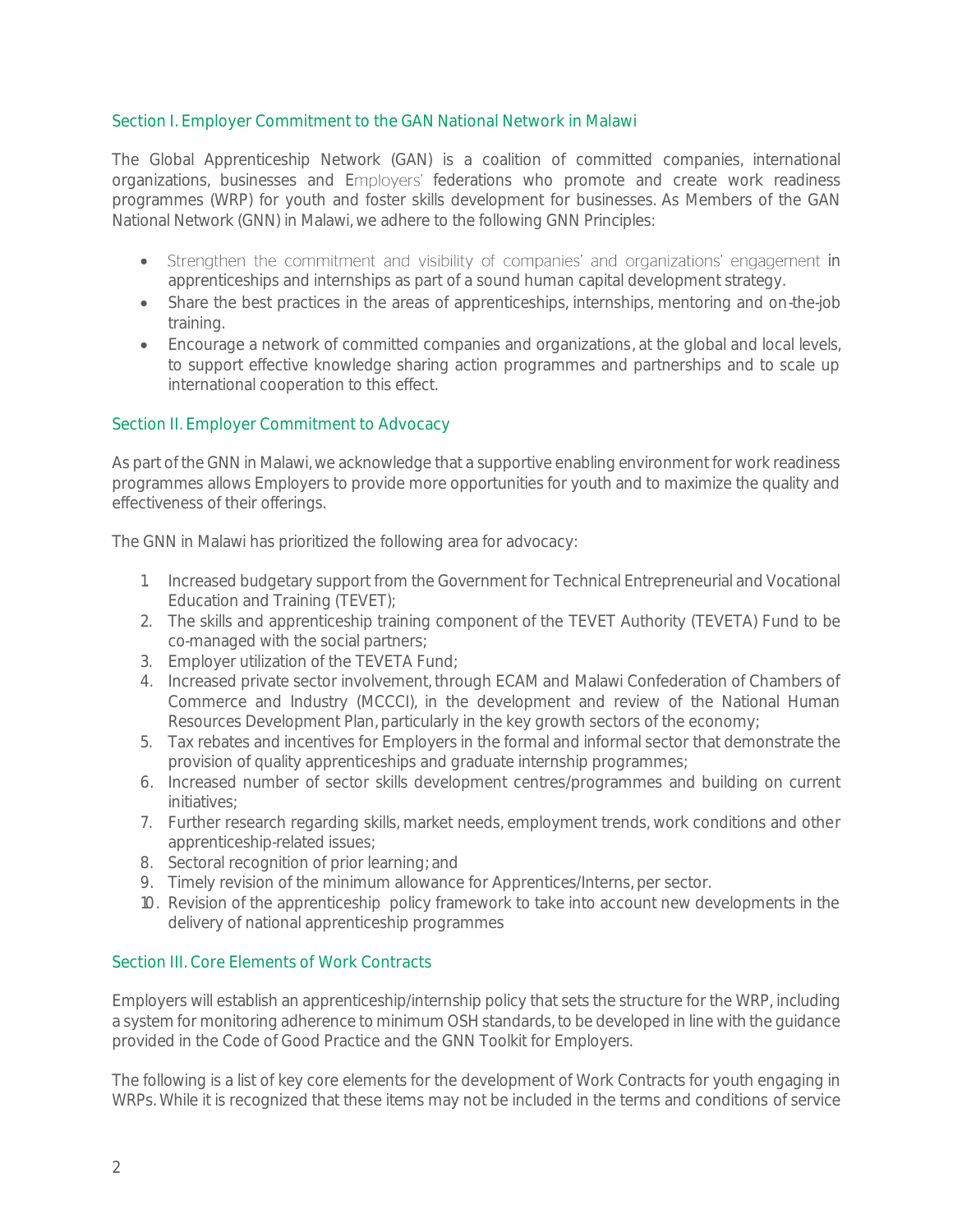for the company, they would ideally be included in the Contract established between the Employer and the Apprentice/Intern.

# A. Apprentice/Intern Role and Expectations

- 1. Clear roles and expectations regarding the Apprentice/Intern's job description and scope, as well as the responsibilities of their Mentor, will be outlined in a Contract to be signed by both the Apprentice/Intern and the Employer at the beginning of the WRP and in consideration of the existing regulatory framework and Code of Good Practice.
- 2. A Code of Conduct, developed by the Employer, will be provided to both the Apprentice/Intern and the Mentor. This Code will address issues of workplace harassment or abuse (sexual, verbal, and physical).
- 3. The duration of the position and the tasks involved will correspond to the specific learning objectives established at the start of the programme.
- 4. Apprentices/Interns and Employers are free to terminate their relationship and dissolve their Contract at any time by providing written notice. The notice period will be determined at company level in consideration of the existing regulatory framework.
- 5. An Apprentice/Intern's allowable emergency and sick days (given the provision of medical proof) will be guided by the Contract.
- 6. A method of recording the Apprentice/Intern's attendance will also be included in the Contract.
- B. Remuneration and Social Protection Benefits
- 1. Employers will provide remuneration in the form of allowances/stipends (for example, upkeep allowances to cover transport, lodging and meals) in an amount specified in writing at the beginning of the WRP, contingent upon the fulfillment of their required hours and duties. Aside from government-regulated minimum allowances, Employers can meet at sectoral level to agree on minimum allowances/stipends for their sector or industry, and Employers will comply with these guidelines as they are developed.
- 2. Employers will endeavor to identify resources for the provision of social security benefits (e.g. TEVETA) such as medical aid and gratuity for Apprentices/Interns who will be serving for longer than a six month period.
- 3. Recognition of efforts and good performance will be provided to the Apprentice/Intern according to the practices of the Employer.
- C. Occupational Safety and Health (OSH) Considerations and Hours of Work
	- 1. The Apprentice/Intern's work Contract will establish the number of working hours per week, and will include considerations regarding lunch and health breaks.
	- 2. Employers will provide safe and healthy workplace conditions for Apprentices/Interns which comply with minimum OSH standards according to Malawi law, as well as all Personal Protective Equipment relevant to the sector to which they are assigned.

### <span id="page-4-0"></span>Section IV. Other Provisions for Work Readiness Programmes

Employers also agree to the following practices and provisions in the development of WRPs:

### A. Supervision

- 1. Upon initiation of the work readiness programme, Apprentices/Interns will be provided with a Mentor at the job site who is proficient in the skills and knowledge related to the role to which they are assigned.
- 2. At the beginning of the working relationship, Mentors and Apprentices/Interns will together establish clear goals with regard to: (a) the role of the Mentor, and (b) the expected tasks for the youth.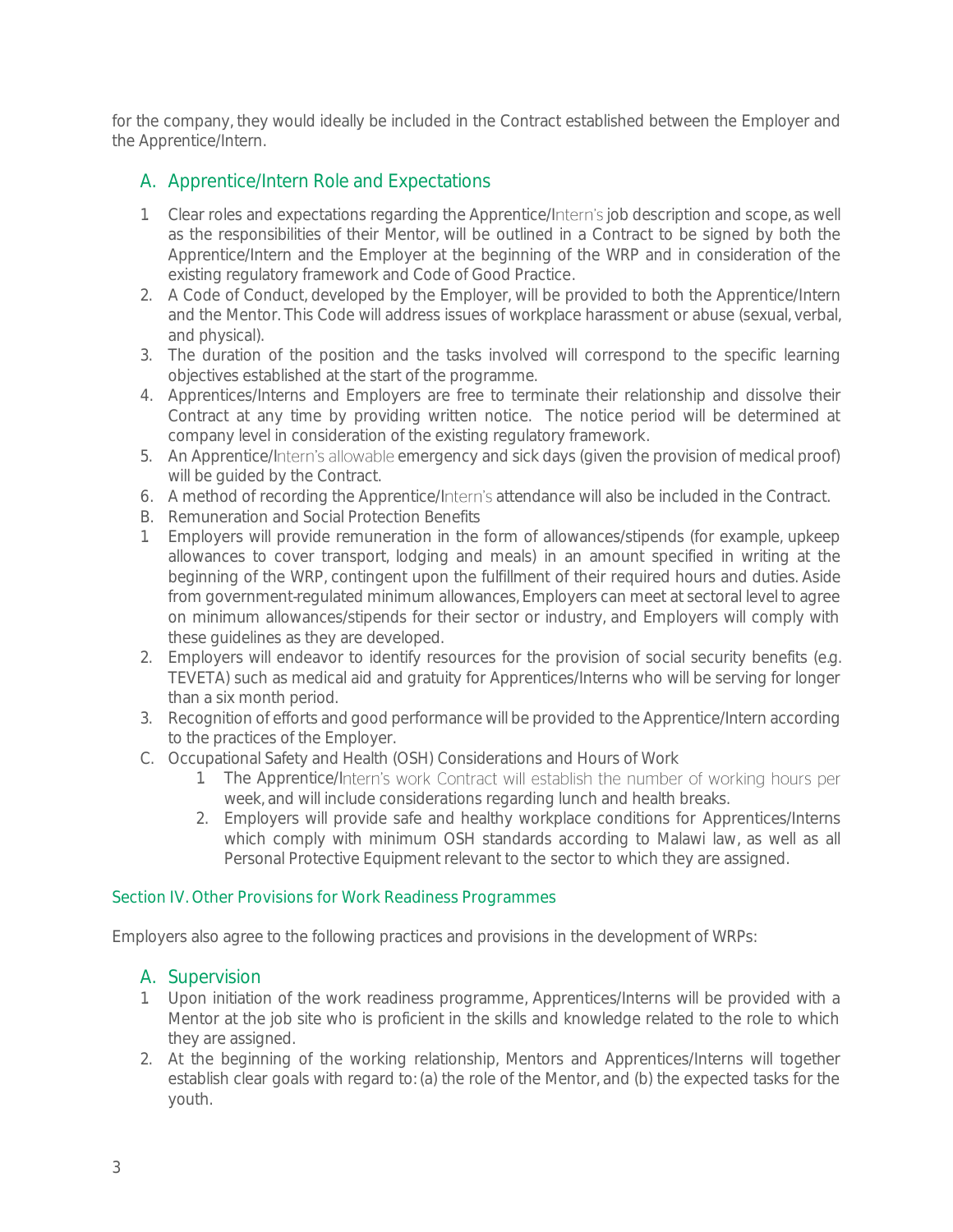- 3. Before Apprentice/Intern is given a Mentor, the Mentor will be apprised of the WRP and provided with guidance for supervising the student. If it is agreed to, especially in cases where the Mentor is not from within the company, the Mentor will be compensated for their time. If funds are not available this may be in the form of a paper of recognition or certificate, which may acknowledge that they are qualified to train other Mentors.
- 4. The Mentor will have an Overseer who provides oversight to the WRP and helps resolve any disagreements between the Mentor and the Apprentice/Intern.
- 5. The Training Institution will be involved in the supervision of the WRP and the relationship between Employer and Institution will be defined in a Memorandum of Understanding.

# B. Assessment and Certification

- 1. Apprentices will be provided with clear performance evaluation criteria at the beginning of their service period.
- 2. Apprentices/Intern's performance will be assessed using the Employer's internal appraisal system.
- 3. Mentors will provide ongoing, periodic feedback to the Apprentice/Intern and the assessment certification body at a predetermined time interval.
- 4. Assessment of the WRP will include a two-way feedback mechanism for Employers and Training Institutions (such as a Logbook that includes input from both the Employer and the Trainer). This mechanism will provide not only technical evaluation but assessment of soft skills.
- 5. Training Institutions will also be involved in the supervision of the Apprentice/Intern, with Supervisors visiting the Employer to observe the performance of the Apprentice/Intern.
- 6. At the end of the WRP, the record of training will be delivered to the Training Institution as part of the Apprentice/Intern's performance review. Apprentices/Interns will be at liberty to access their record from the Training Institution, or from the Employer in the case of those who are no longer in school.

## C. Engagement Practices

- 1. Advertising and other sourcing will be transparent and include a detailed description of the tasks and working conditions involved in the work readiness programme.
- 2. Employers will not discriminate with regard to age, sex, marital status, culture, religion, ethnicity, disability and other vulnerabilities including HIV status in the hiring of Apprentices/Interns.
- D. Addressing Complaints, Grievances and Disciplinary Issues
	- 1. A complaints mechanism will be established and agreed upon by Employer and Apprentice/Intern at the start of the apprenticeship period.
	- 2. Mutual consent will be provided, in writing, by both parties regarding the resolution of the disagreement.
	- 3. Disciplinary issues will be handled as per the Employer's regulations.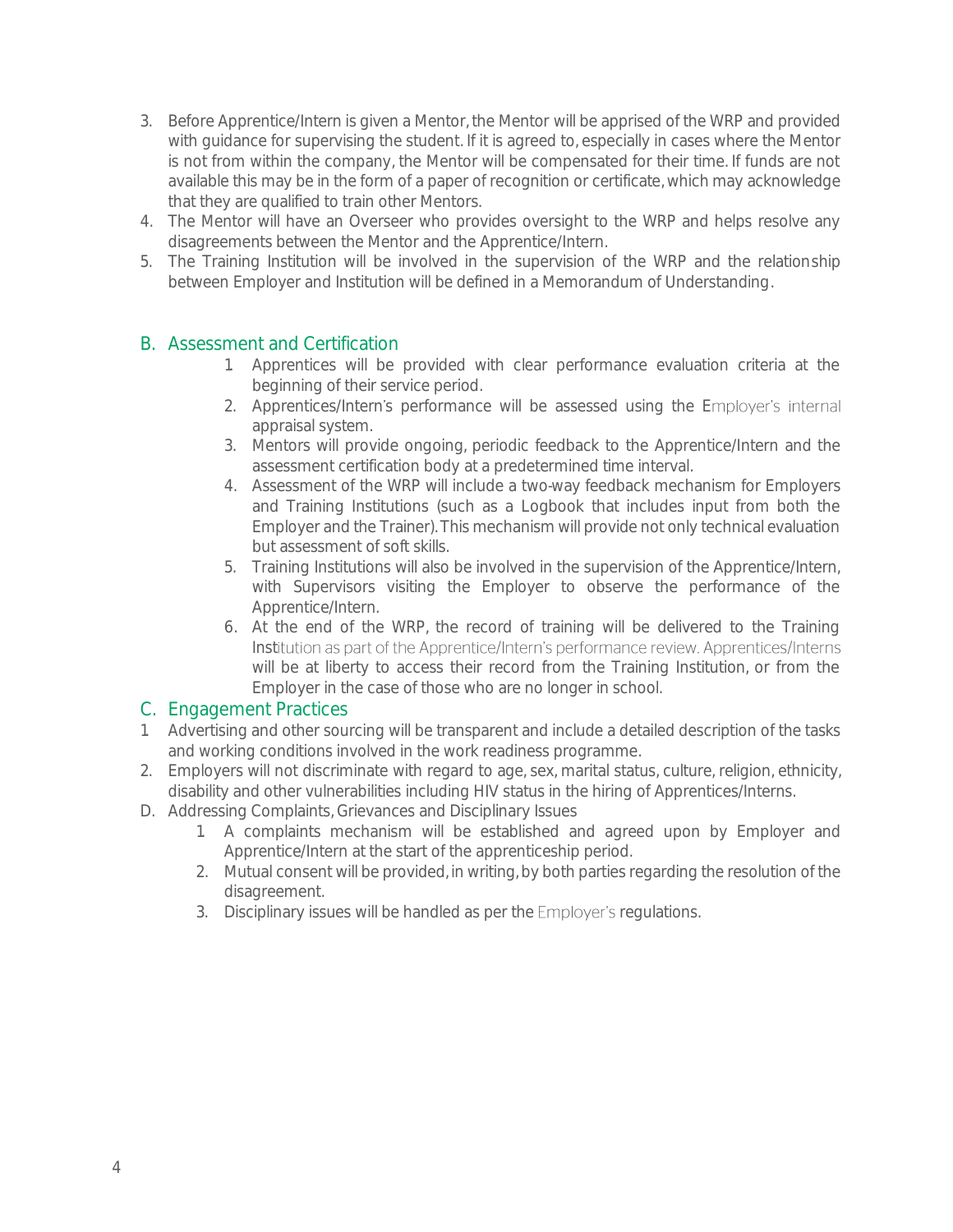### <span id="page-6-0"></span>Annex 1: Model Contract for Work Readiness Programme

# Contract of Apprenticeship

This Contract of Apprenticeship is first pa (hereinafter referred to as the guardian) of the third part.

(i) Whereas the apprentice has attained the age of 15 years, (ii) has been examined by a registered medical practitioner and certified by such registered medical practitioner to be in a sufficient standard of physical fitness to perform the work of the trade to which he is bound without danger to himself or others, and (iii) has attained the educational standard required by the guardian or any prior learning.

The parties hereby agree to the following

- 1. The apprentice of his own free will, and with the consent of the guardian, hereby binds himself to serve the employer as an apprentice for the term of ..................... From the date hereof to learn the
- 2. The employer hereby agrees with the guardian and with the apprentice as follows:

The employer will accept the apprentice as his apprentice during the said term and will do to the best of his power, skill and knowledge instruct, or cause the apprentice to be instructed, in accordance with such directions as may be given by the guardian.

The employer will pay to the apprentice every calendar month during the said term, not less than such allowances as may be specified in the Government Gazette as published from time to time.

The employer will provide the apprentice with a safe and healthy working environment.

The employer will, during the illness of the apprentice where such illness is caused by his employment, provide medical attention.

The employer will provide feedback to the guardian regarding progress of the apprentice at intervals agreed to between the employer and the guardian.

The employer will grant the apprentice paid leave provided the apprentice has completed a continuous period of three months as an apprentice under this contract.

3. The guardian and the apprentice hereby jointly and severally agree with the employer as follows:

The apprentice will faithfully and industriously serve the employer at ............................. or at any other place within Malawi as the employer may from time to time direct.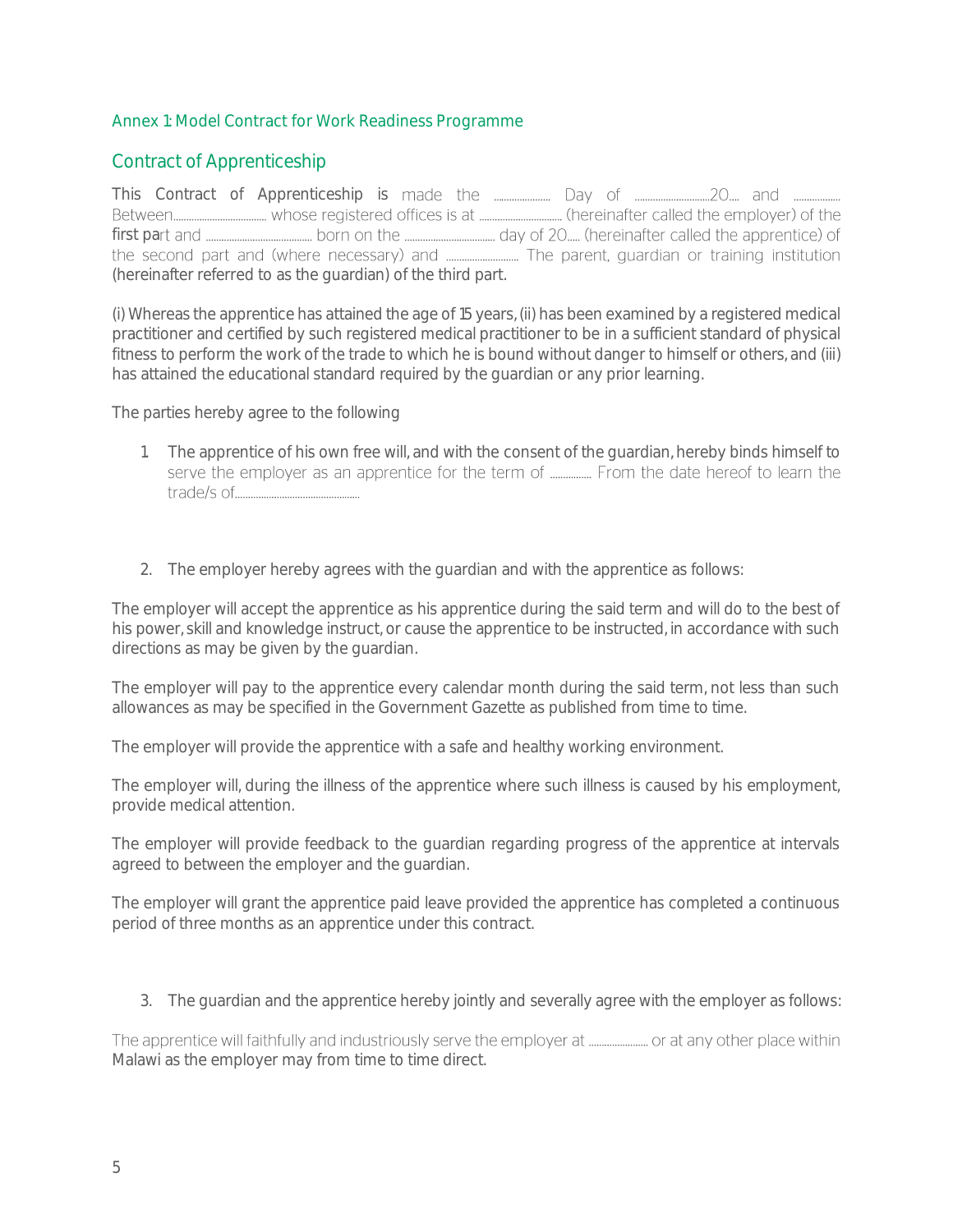The apprentice will always conform to the terms and conditions of the employer and obey lawful orders given to him/her.

The apprentice will attend such courses of instruction as the employer may direct.

The apprentice will not do or knowingly suffer any damage to be done to the goods, moneys, vehicles, machines, tools or other property of the employer put into hic custody or care, and will not misuse or waste them or lend or dispose the to anyone without the consent of the employer.

The apprentice will keep the secrets of the employer and will in all things behave towards the employer as if he were employed as an employee of the employer.

The employer shall be at liberty to deduct from the allowance to be paid to the apprentice, any sum of money which may be reasonable for any loss of time occasioned by the unauthorized absence or other incapacity to work of the apprentice, and also for any loss which the employer may sustain by reason of the negligence of misconduct of the apprentice may deduct from the allowance.

If the apprentice at any time is willfully disobedient to the lawful orders or instructions of the employer, or leaves the service of the employer, or is negligent or otherwise misbehaves himself towards the employer or does not observe in all respects the terms and conditions of this contract as well as the terms and conditions of service of the employer then, in such case, it shall be lawful for the employer to terminate the apprenticeship contract without or less notice. Upon termination of this contract the apprentice shall not be granted a leaving certificate or record of training.

By

For the Employer

For the Apprentice

For Guardian/Training Institution